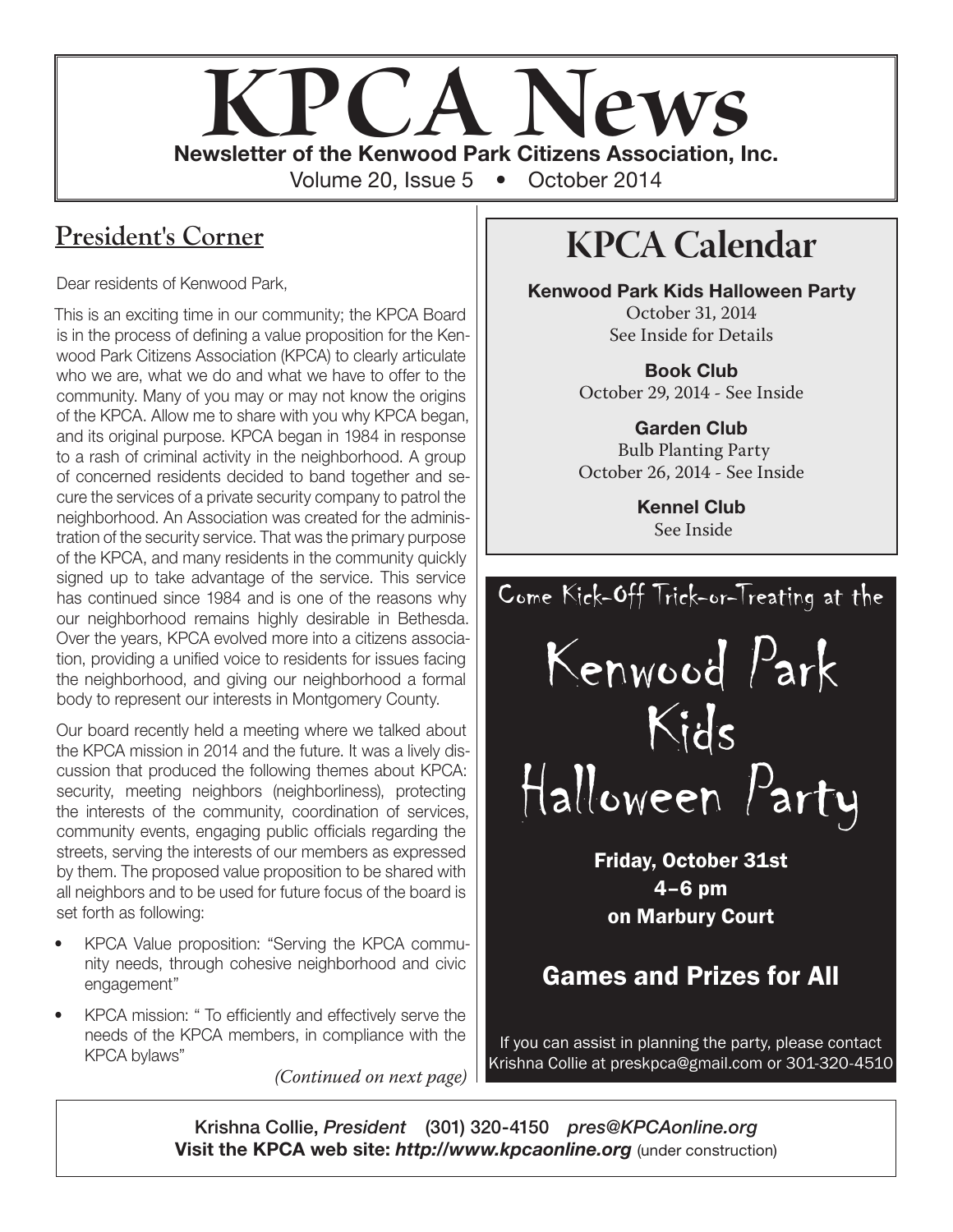# New Security Patrol Started Up on September 15, 2014

The Board signed a contract with a new company called Urban Alarm to provide patrol services effective September 15, 2014. The services provided will be essentially the same as those that residents were familiar with in previous years. The new patrol is now circulating continuously through the streets of Kenwood Park overnight in a clearly marked vehicle. They will notify security members if they see open garage doors or a problem. For vacation checks the company will do a walk-around of the house, more than once an evening if time permits, checking doors and windows, and placing mail and newspapers out of sight. If an email address has been provided, the patrol officer will send a report, with photos, to the house check requestor at the time of the house inspection.

Any KPCA member who has paid for the patrol services can call **202-684-2500** for assistance. The company has informed us that calling that number activates a patrol hotline voice menu. The caller, upon

#### **President's Corner** (continued from page 1)

KPCA will be a resource, a voice and an opportunity for engagement in the neighborhood. How best can we achieve those objectives? Moving forward, we want to hear from you, the residents of Kenwood Park about how KPCA can serve the community. To that end, we are revamping the KPCA website to make it an interactive portal for community engagement. A formal KPCA List-Serve for communication will be a component of the revamped website We will still have the Newsletter, and we have a moderated Yahoo group that is exclusively for the use of Kenwood Park residents. To join the group, please navigate to https://groups.yahoo.com/, enter Kenwood Park in the search box and click join. In the "comment to owner" box please include your street. You will need to set up a Yahoo account, and your request will be sent to the moderator. I encourage all Kenwood Park residents to join this group to communicate and share ideas about our community. I also encourage residents to email me directly with their ideas about how best KPCA can serve the neighborhood at pres@KPCAonline. org. I look forward to meeting you at our next community event to be held on Marbury Court from 4pm-6pm on Halloween (October 31st). This will be a fun filled event for the children in the community.

Respectfully,

Krishna Collie President, KPCA submitting his or her zip code, can connect directly to the patrol car, or use the option to connect with a supervisor to schedule a vacation watch. Hence, the only number a security member needs for either purpose is **202-684-2500**. This number is manned 24 hours a day, seven days a week.

This is a new service. If you encounter any difficulty at all please contact our President at once, contact information on the masthead. As this is a new service we want to correct any glitches as fast as possible.

Urban Alarm, which is already providing services to the Kalorama neighborhood in the District, is "high tech." For those who supply an email address to Urban with the house check request, a report will be emailed to the resident at the time of inspection. For those who don't wish to provide an email address, a print-out of the same report will be dropped off to the address the next day.

The Board members are receiving real-time email transmissions from Urban Alarm, reporting the time of appearance and departure of the patrol car daily (nightly), as well as incidents/events occurring in the community during patrol hours which the community should be aware of, and a summary of all house checks each night. The Board has been pleased with the surveillance which has been provided. Two residents have stated to the Board that "they love Urban Alarm and that while they were away they got photos! They are willing to do a testimonial." The Board has received a few additional favorable comments from residents.

Urban Alarm also provides individual home monitoring systems, and will offer free service through 2014 for any system they take over in Kenwood Park. They would then respond to alarm calls. This offer is valid through the end of October.

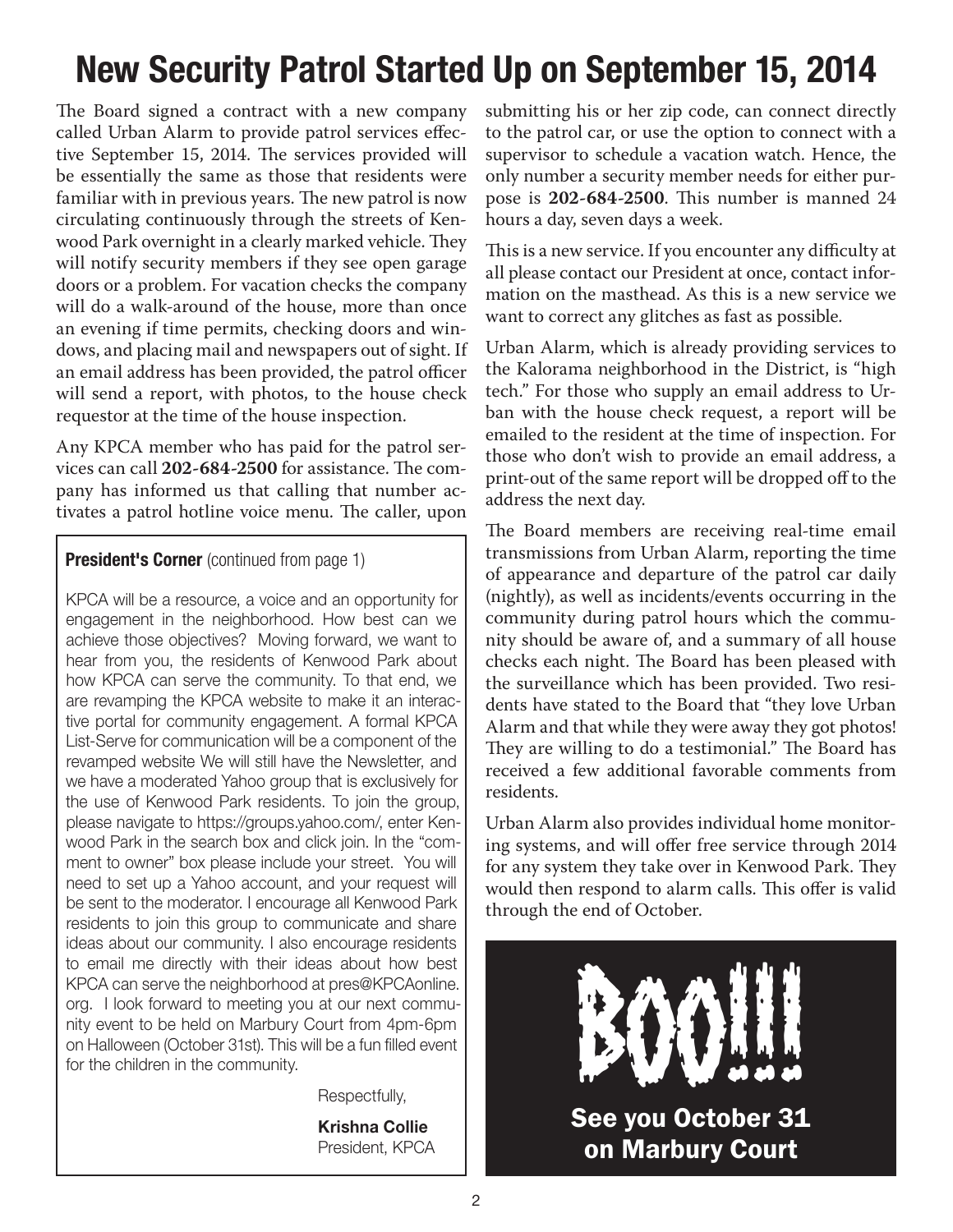# **Board Decision on Next Fiscal Year Dues**

Please note that **the Board has decided to start the enrollment period on September 15, 2014**, to coincide with the activation of a new security patrol service on that date. The period of membership would continue for 12 months, as before, but ending on September 14, 2015. The reason for this change is essentially to keep faith with our residents. We have not been able to provide a security patrol since before July 1, 2014. Consequently, there is no justification for asking residents to pay for services not provided in that period.

| Please renew your membership today (or join for the first time). |                                                                                                              |  |
|------------------------------------------------------------------|--------------------------------------------------------------------------------------------------------------|--|
|                                                                  | September 15, 2014 to September 14, 2015                                                                     |  |
|                                                                  | Security patrol, includes free KPCA membership: \$295.                                                       |  |
|                                                                  | $\Box$ Social KPCA membership only: \$85.                                                                    |  |
|                                                                  |                                                                                                              |  |
|                                                                  |                                                                                                              |  |
|                                                                  |                                                                                                              |  |
|                                                                  |                                                                                                              |  |
|                                                                  |                                                                                                              |  |
|                                                                  |                                                                                                              |  |
|                                                                  |                                                                                                              |  |
|                                                                  | <b>Emergency Contact:</b> (Someone we can call if you are out of town or are disabled, even in the evening): |  |
|                                                                  | Please make checks out to: Kenwood Park Citizens Association (or KPCA)                                       |  |
| Please mail to:                                                  |                                                                                                              |  |
|                                                                  | Hannah Elson, KPCA Treasurer<br>6320 Lenox Rd.<br>Bethesda, MD 20817                                         |  |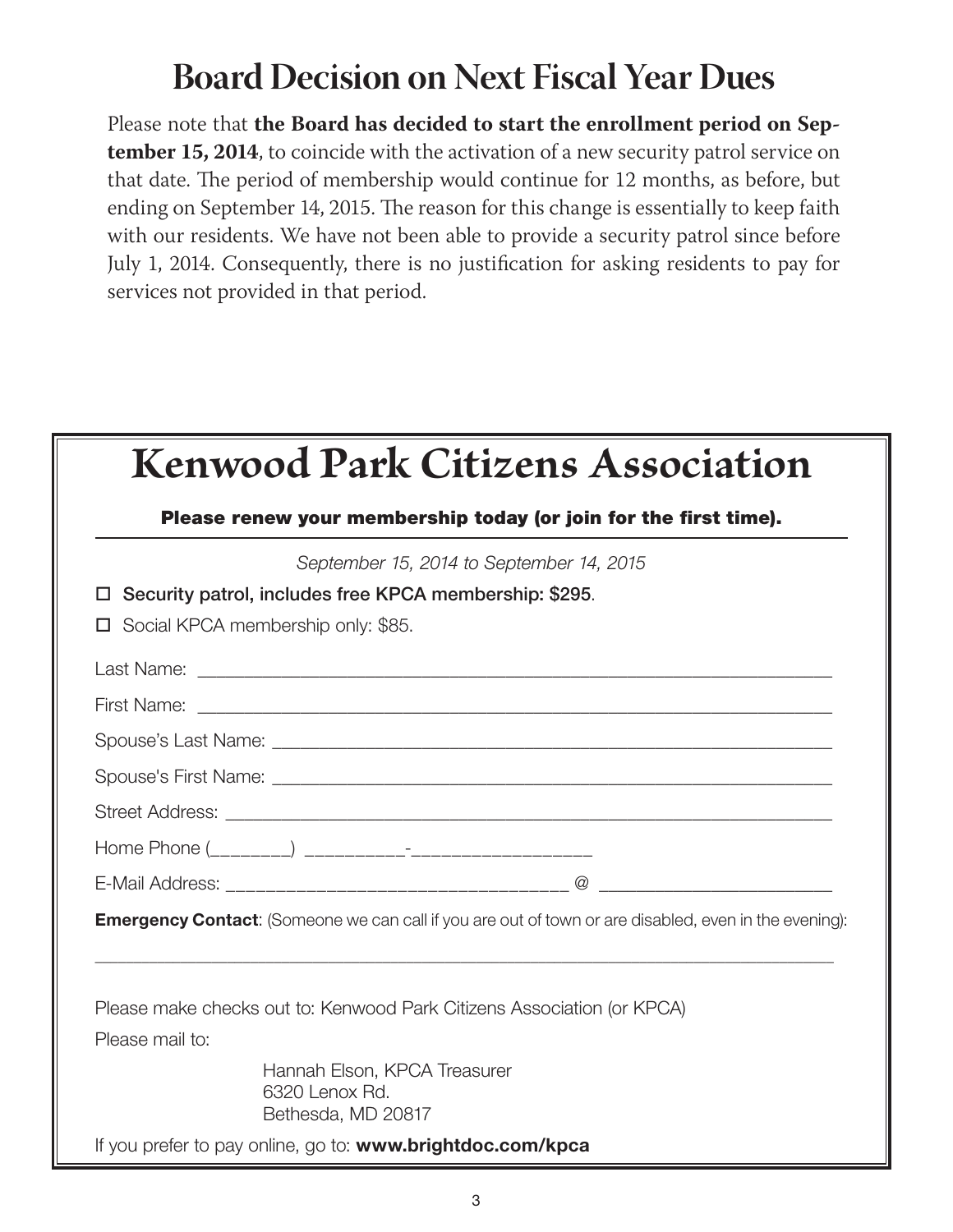## *The Real Estate World* **Kenwood Park Real Estate Update – October 2014**

Last month I reported that there were five homes for sale in our neighborhood. One of those, the least expensive, is now under contract and no new listings for sale have taken place. The home that went under contract had seen significant price reductions over time. Three homes went to closing, one for \$30,000 less than the list price, one for \$44,000 less than the list price and one for \$25,000 over the list price. All were on the market less than 30 days.

Of the three rentals that were available, one has been rented and another had a \$300/month price reduction.

Properties over \$2,000,000 have seen the most marked slowdown recently. However, in all homes priced over \$1,000,000 there is an obvious delay in receiving offers. Homes below that point continue to sell well when they come on the market but there hasn't been a lot of inventory in that price range in Bethesda recently.

Condo building in downtown Bethesda is moving at a very fast clip. The Darcy and The Lauren are both pricey construction near or over \$1000 per square foot. Baby boomers who expected to be able to sell their larger suburban homes to transition to a more urban lifestyle are sticker shocked when they begin their searches. Often unwilling to give up parking, laundry in the unit, some outdoor

# **Block Captains**

A number of residents volunteered to become block captains. This involves visiting neighbors on your street and inviting them to join KPCA. This could be done at your leisure and for as many houses as you can find the time. Volunteers will be armed with some literature. Of course, we are trying to grow the membership, foster community spirit, meet one another, and not inconsequentially, lower the annual membership dues. If you have the time to do a little walking and want to meet new people in your neighborhood, contact our acting membership chair-person, Hannah Elson, at 301 320 2837.

space and healthy square footage, they find there is either nothing that meets those criteria in their price range or that they will have to make inconvenient compromises in an older building that is less appealing. So the decision to move becomes more complicated.

Mortgage rates remain low. Loans over \$625,000 are hovering around 3.85% for a 30 year fixed. The same terms for a loan below that amount are actually higher, at 4%. We are seeing more large balance loans as well. This week one lender came out with a 90% loan up to \$1,416,666 with no mortgage insurance and another had a low/no documentation loan. (Of course we all remember where those loans took us!)

As of this moment, three homes are for rent in the mid \$4000s. And three are for sale: One at \$1,488,000, one at \$2,095,000 and one at \$2,299,000.

> *Contributed by Linda Chaletzky lchaletzky@eversco.com*

\*Statistics are taken from the Metropolitan Regional Information System for three areas: Washington, D.C., Montgomery County, Maryland, and Fairfax County, Arlington, Alexandria, and Falls Church in Virginia.

<u>MMMMMMMMMMMMMMMMMMMM</u>

# Montgomery County Police

Board members Herb Stone and Edward Elson regularly attend meetings of the Commander, 2nd District, County police, and keep abreast of policing issues in our area. Our police department is highly professional and supportive of citizen needs. In addition, we have a police community service officer with the 2nd district, who, among other assigned duties, will visit any home and offer professional advice on making a home more safe and secure. This can be scheduled by calling Officer Oliver M. Janney, the Community Service Officer, with office at 2nd District Headquarters, 7359 Wisconsin Ave. Bethesda, 20814, and phone 240-773-6728.

The Commander of the 2nd District has stated in his citizen-advisory meetings, and in a letter to KPCA that, from his experience, the presence of a neighborhood security service has a deterrent effect on crime in that neighborhood, and that the police welcome the presence of such a service.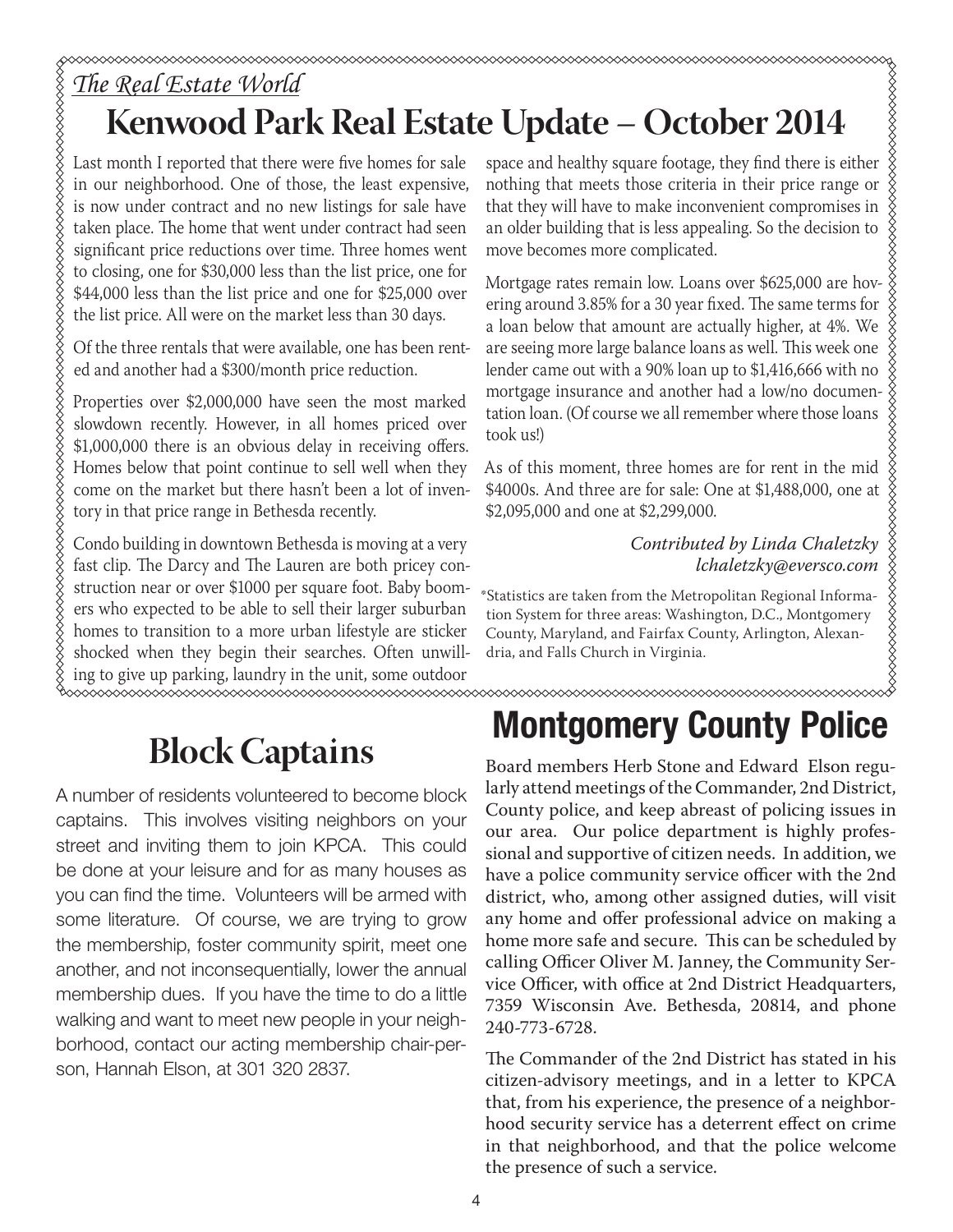### **Kenwood Park Kennel Club**

In light of the interest shown by KP residents for a dog get together, KP Kennel Club is preparing for our next Yappy Hour. If anyone is willing to host or help with the next party, please contact Neda *kpkennel@kpcaonline.org.* We are also working on a Kenwood Park Dogathon walk in the neighborhood.

## **KPCA GARDEN CLUB NEWS**

Join us this year's **Fall Social Event : Bulb Planting Party** on **Sunday Oct. 26th, 3:30-5:00 PM.**  Meet neighbors and help beautify Kenwood Park. Gardeners of all ages are welcome.

Adults can guide kids, as we add spring blooming bulbs to the Durbin Rd. Triangle (corner of Radnor Rd. and Durbin Rd.) and then celebrate with cupcakes.

**Contact:** Sinaly Roy at sinalymroy@gmail.com to receive an email reminder with further details, and to learn about future events.

## Neighborhood Services Available

#### Baby Sitters

| L. Sorcher (Certified)                                                     | (301) 229-2328 |  |  |
|----------------------------------------------------------------------------|----------------|--|--|
| C. Goldman                                                                 | (301) 320-1582 |  |  |
| Michelle Dressner                                                          | (301) 652-5453 |  |  |
| Olivia Barber                                                              | (301) 760-7535 |  |  |
| Katie Choppin (certified)                                                  | (301) 229-9139 |  |  |
| Carly Choppin (certified)                                                  | (301) 229-9139 |  |  |
| Anne Charpentier (certified)                                               | (301) 320-4310 |  |  |
| Bailey and Hannah (sisters, H.S. stu-<br>dents, both CPR cert., Children's |                |  |  |
| Hospital, babysitting cert.                                                | (301) 312-8606 |  |  |
| Ally (Alexandra) Turco (CPR cert.<br>Amer. Red Cross First Aid cert.       | (240) 620-5775 |  |  |
| Leaf Rakers, Snowshovelers, Odd Jobs                                       |                |  |  |
| $\lambda$                                                                  |                |  |  |

Isaac Bacon (Whitman HS student) is offering to do yard work, fall/spring clean-up, and any other odd job (240) 507-8075 *IsaacBacon43@gmail.com*

Amber White (301) 588-6474 (*apamberpower@gmail.com* (loving and reliable dog walker) Alex (10th grader at French Int'l School)

(202) 413-1193 or *acpiot@gmail.com*

#### GET LISTED HERE FREE:

Leave name and phone number with Editor, Edward Elson, at (301) 320-2837 or email *news@kpcaonline.org*

# Thoughts from Neda of our KPCA Kennel Club:

We all love our dogs. They are part of the family and they bring smiles to humans of all ages. They are also security guards for our homes. All of this, however, comes with obligations that include consideration of our neighbors, especially those who do not have dogs. To keep our neighborhood happy and maintain the KPCA respectful dog reputation, here are a few suggestions.

#### *Etiquette for dog owners*

This isn't complicated. Make sure your Fluffy does not jump on anyone uninvited; make sure Fluffy does not bark extensively outside, especially in the early and late hours of the day; and make sure Fluffy's walker picks up the poop.

Beyond that, here are some other tips that your neighbors want to share with us:

Mind the dog-to-dog meetings while walking. It is perfectly fine for dogs to sniff each other and wag their tails when passing in the street. Please do not allow your dog to jump on other dogs, which can scare them, their owners and anyone else nearby.

Maryland law requires a leash. It doesn't matter how friendly Fluffy is: leash laws exist for a reason. Think of it as a seatbelt for your dog. Also, not everyone is comfortable around dogs, and we must respect that. This ap-

plies to other dog walkers as well. If you see another dog and owner approaching, ask first ("Can we say hello?") and honor the other's response.

**Barking can torture others.** Remind yourself that other people may hear Fluffy's barking as loud and annoying. Try to keep your dog calm when outside and bring him inside, or away from the window, if he continues barking. Barking is one of the top three ways a pet can cause bad relations among neighbors.

**Be aware of personal space.** Keep your leashed dog close to you and be considerate of others passing by. A welltrained dog and a considerate walker set a great example of responsible ownership to our community and ensure that dogs will continue to be welcome there.

Be considerate of other peoples' feelings. If your dog unexpectedly upsets someone by jumping up, running after them, or barking at them, take a moment to apologize and prevent it from happening again.

Scoop your poop! No excuses: Few things sour dog-tohuman relations more than poop left where others can step in it. This is one of the top three complaints that turn people against dogs. Carry excess bags or come back if you forget. Cleaning up every time will set a good example for others and help us to all live together in harmony.